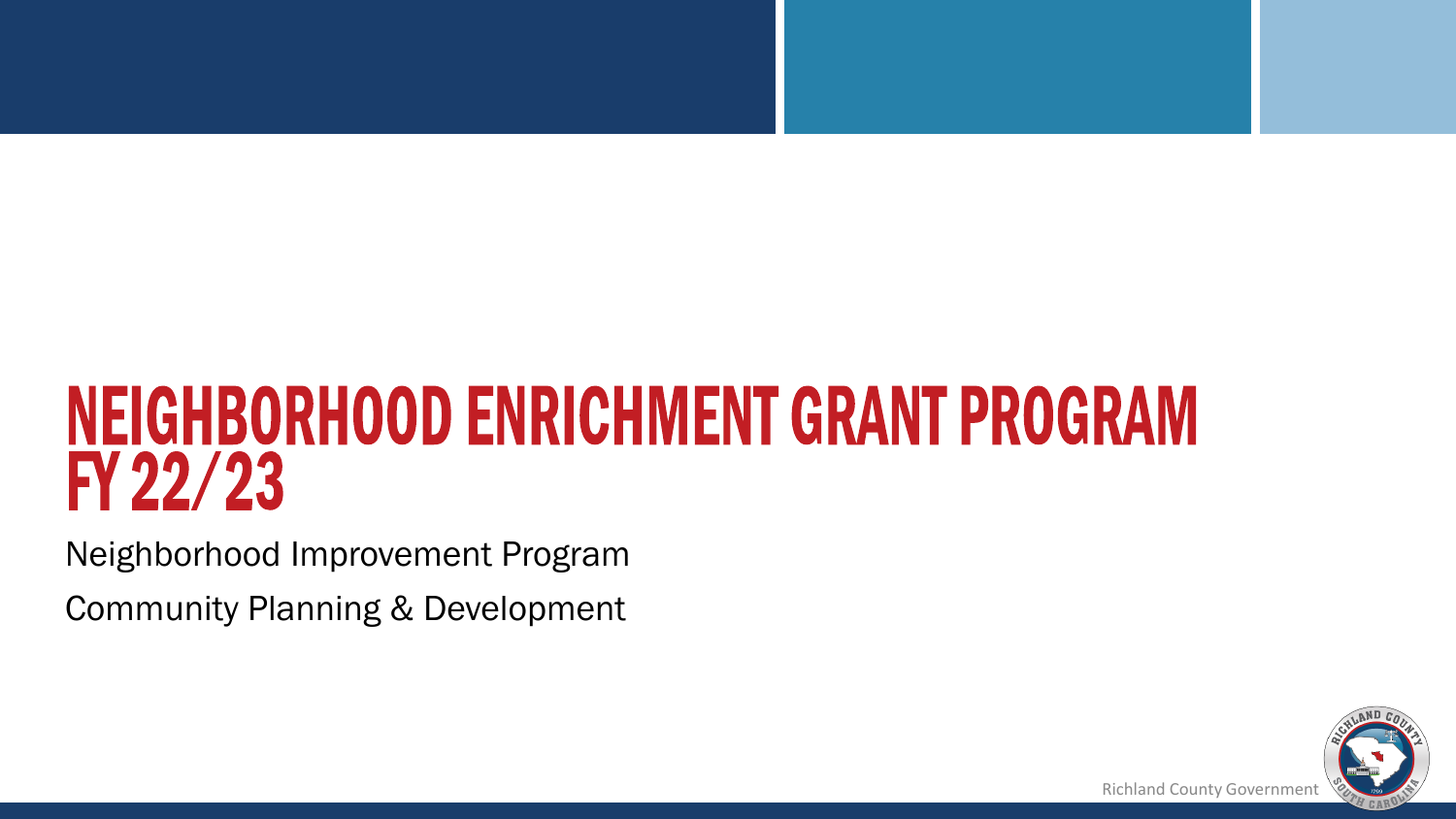#### **OVERVIEW**

- 1. ABOUT
- 2. APPLICANT ELIGIBILITY
- 3. TIERED FUNDING
- 4. PROJECT ELIGIBILITY
- 5. PROJECT EXAMPLES
- 6. APPLICATION OVERVIEW
- 7. NEGP PROCESS
- 8. SPECIAL SCENARIOS
- 9. GRANT DELINQUINCY
- 10. TIMELINE
- 11. CONTACT INFO
- 12. APPLICATION WALKTHROUGH

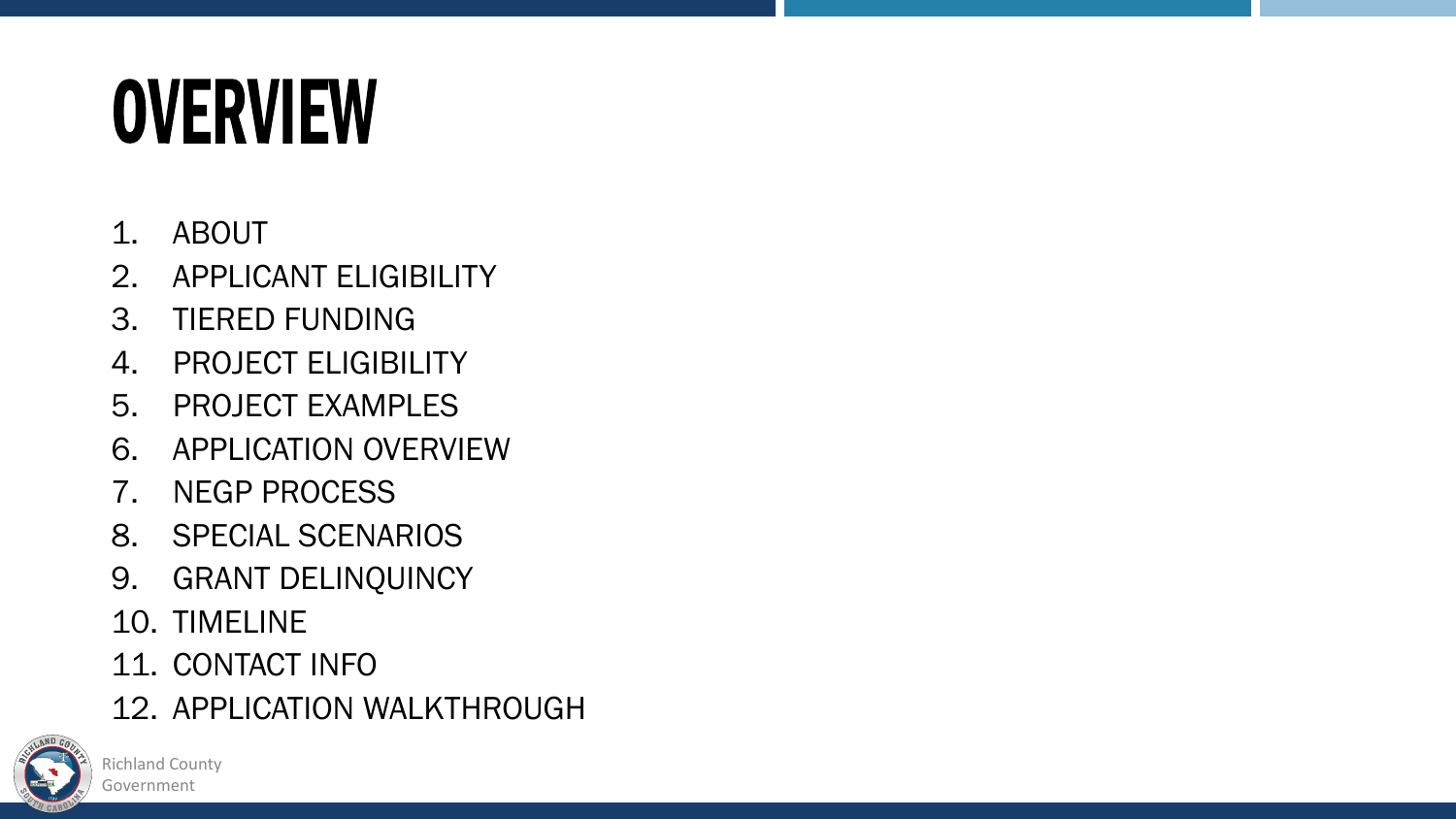#### **ABOUT**

• The Neighborhood Enrichment Grant Program is a competitive grant available for neighborhood organizations to use on projects that improve quality of life for all residents within the neighborhood.



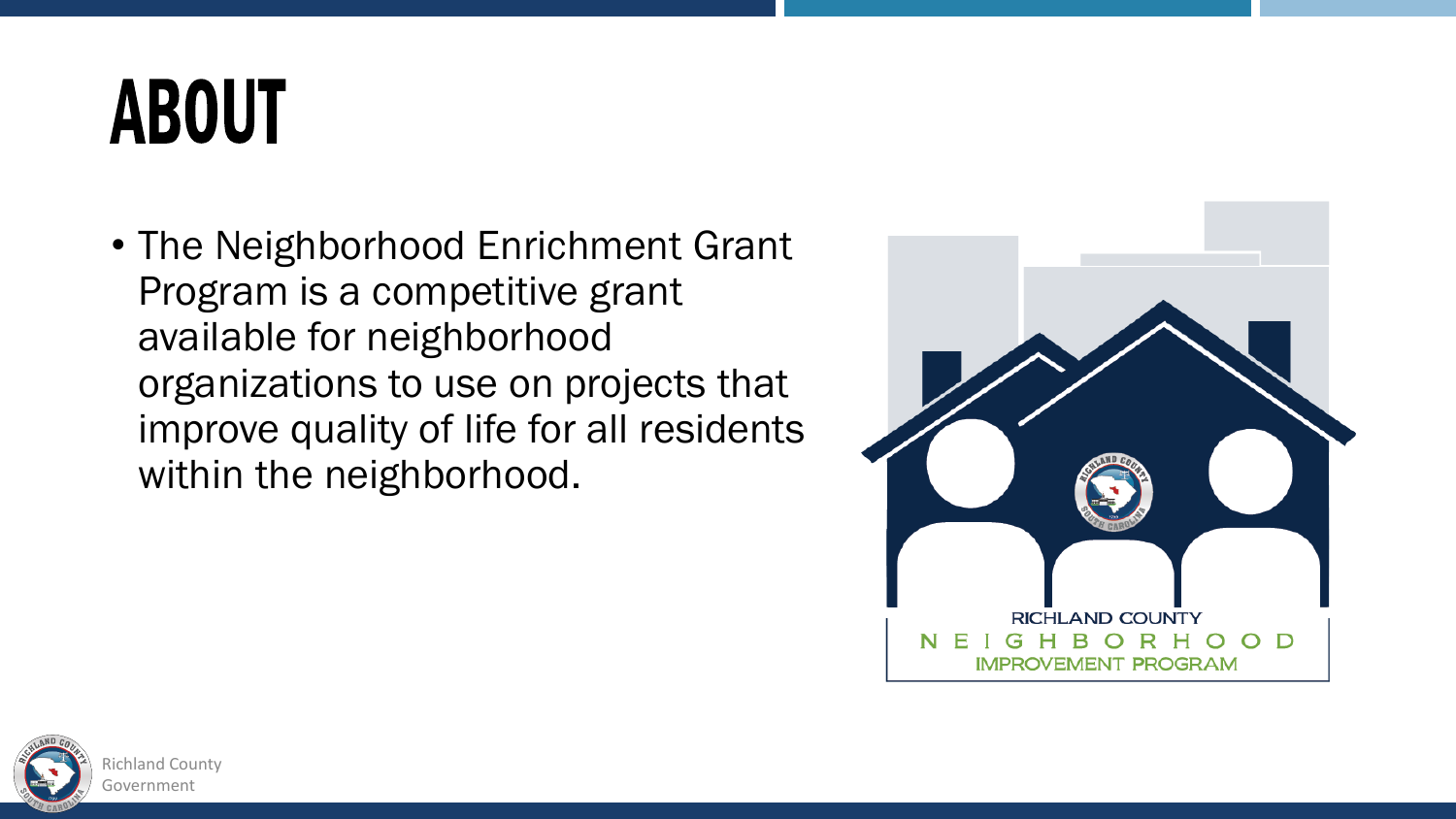#### **WHO MAY APPLY?**



- Eligible applicants:
	- Neighborhood Associations
	- Homeowners' Associations
	- Property Owners Associations
	- Other like neighborhood-based associations and related groups

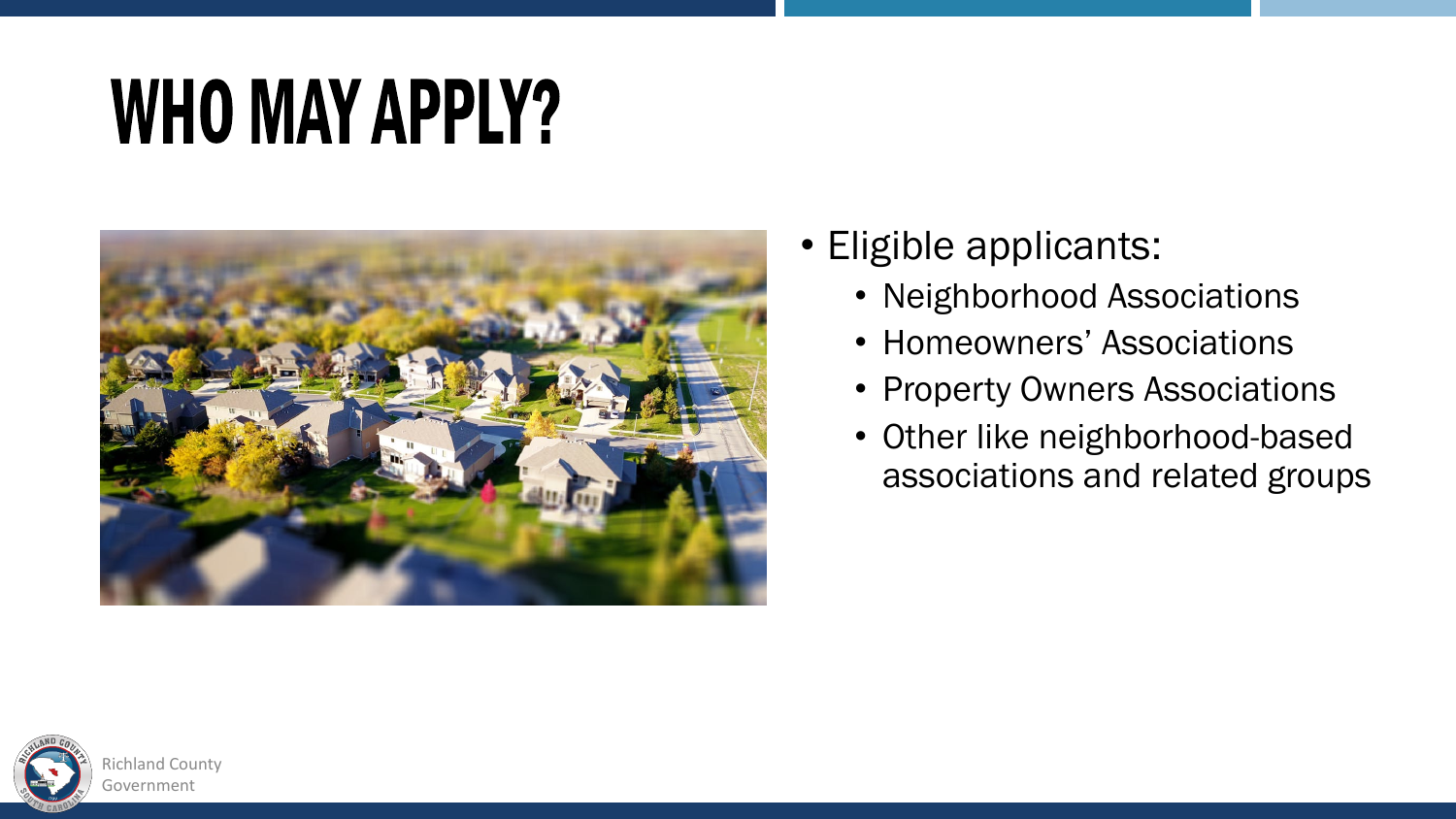### **WHO MAY NOT APPLY?**

- Ineligible applicants:
	- Religious organizations
	- Apartment management companies
	- Businesses
	- Umbrella organizations
	- County wide organizations
	- College/University Greek **Organizations**
	- Colleges and Universities
	- Political groups
	- Public agencies



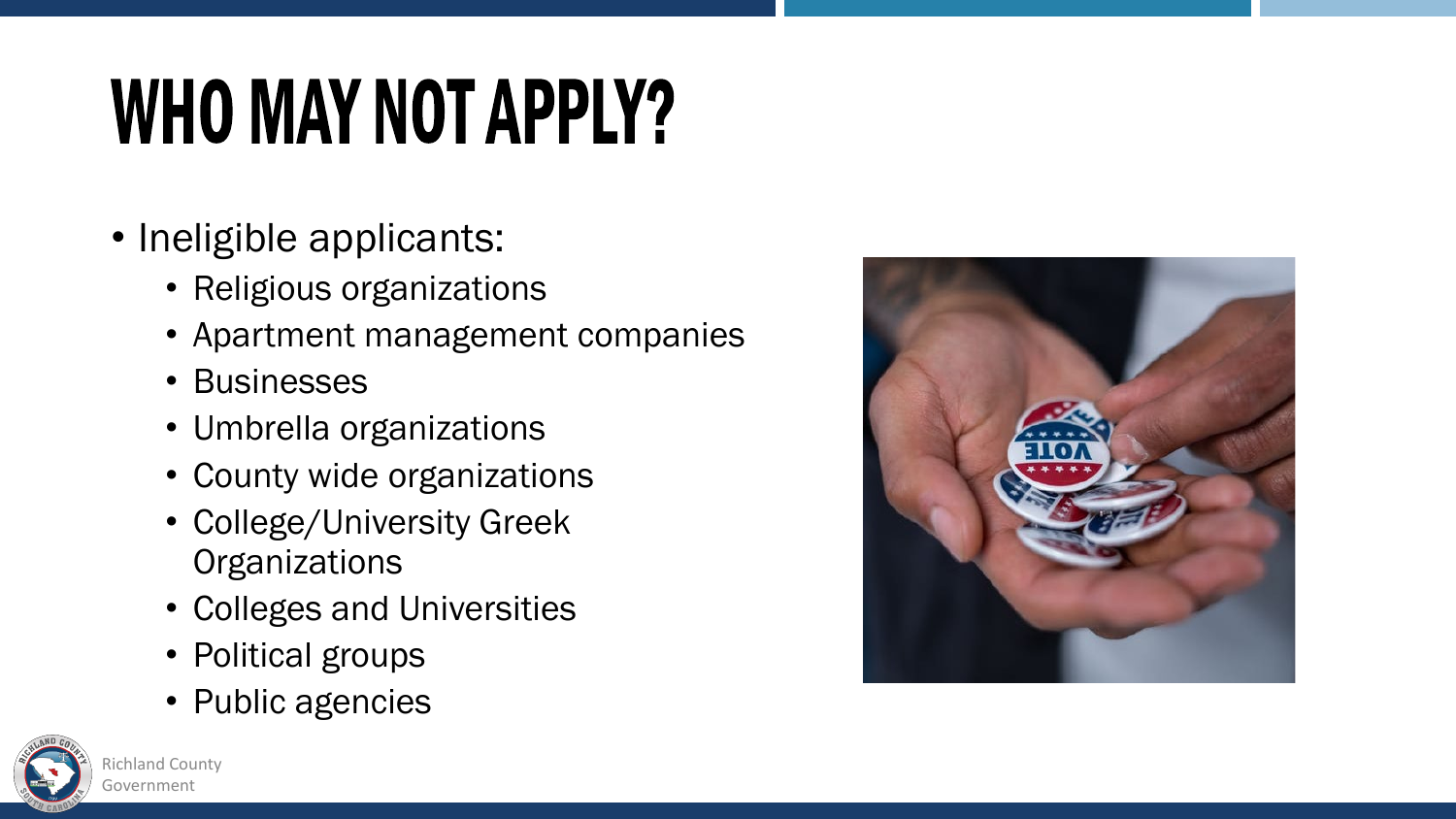#### **TIERED FUNDING**

- Tiers intended to support disadvantaged communities, determined by the presence of low-to-moderate income census block groups as defined by HUD.
- Qualified block groups contain at least 50% of households that are low-to-moderate income
- Tier 1
	- \$1,500 max
	- Neighborhood boundaries do not include any low-to-moderate income areas
- Tier 2
	- \$2,500 max
	- A significant amount of low-tomoderate income areas are within neighborhood boundaries

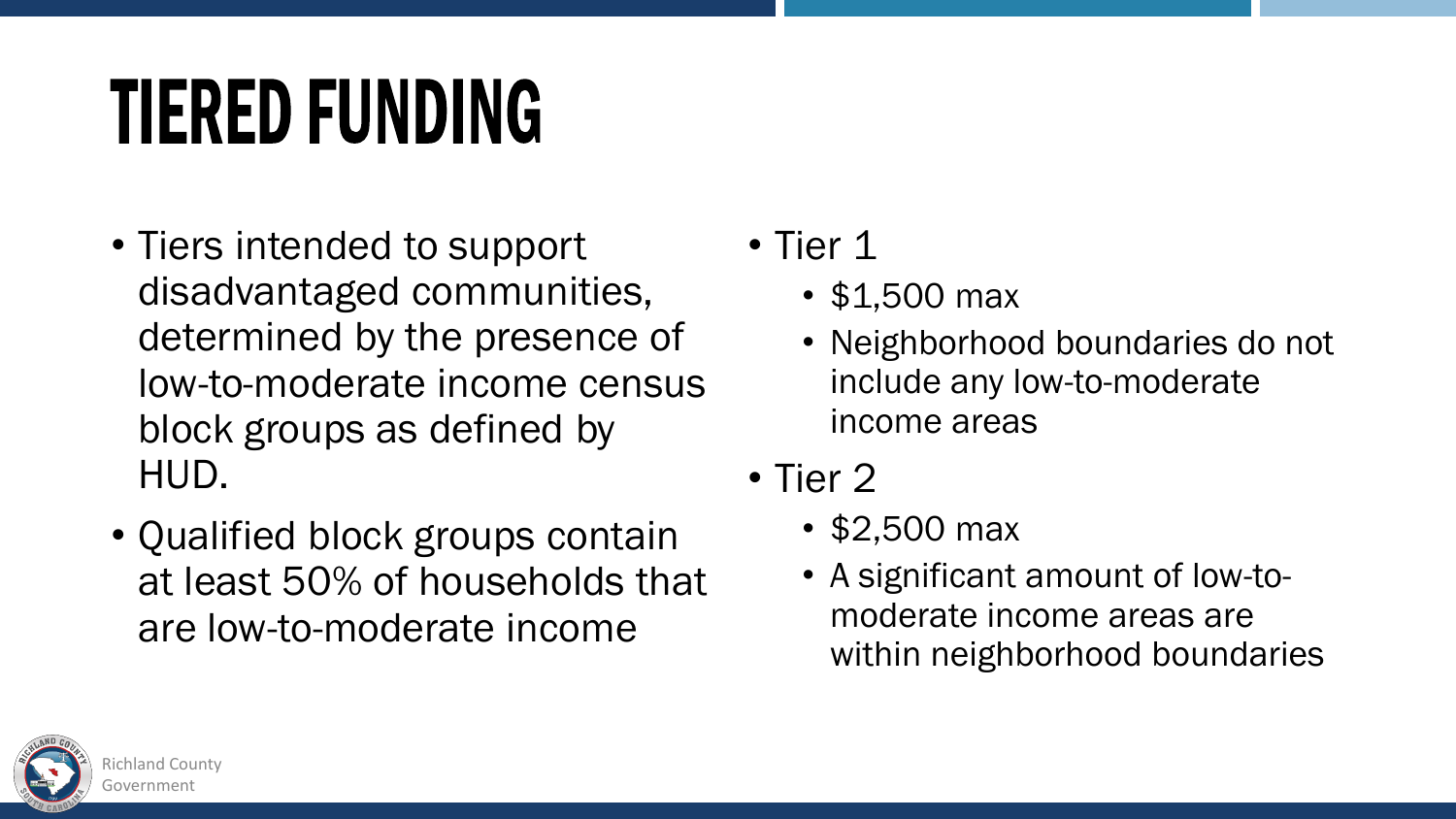#### ARE YOU ELIGIBLE FOR TIER 2 FUNDING?





<https://tinyurl.com/TIERMAPNEGP>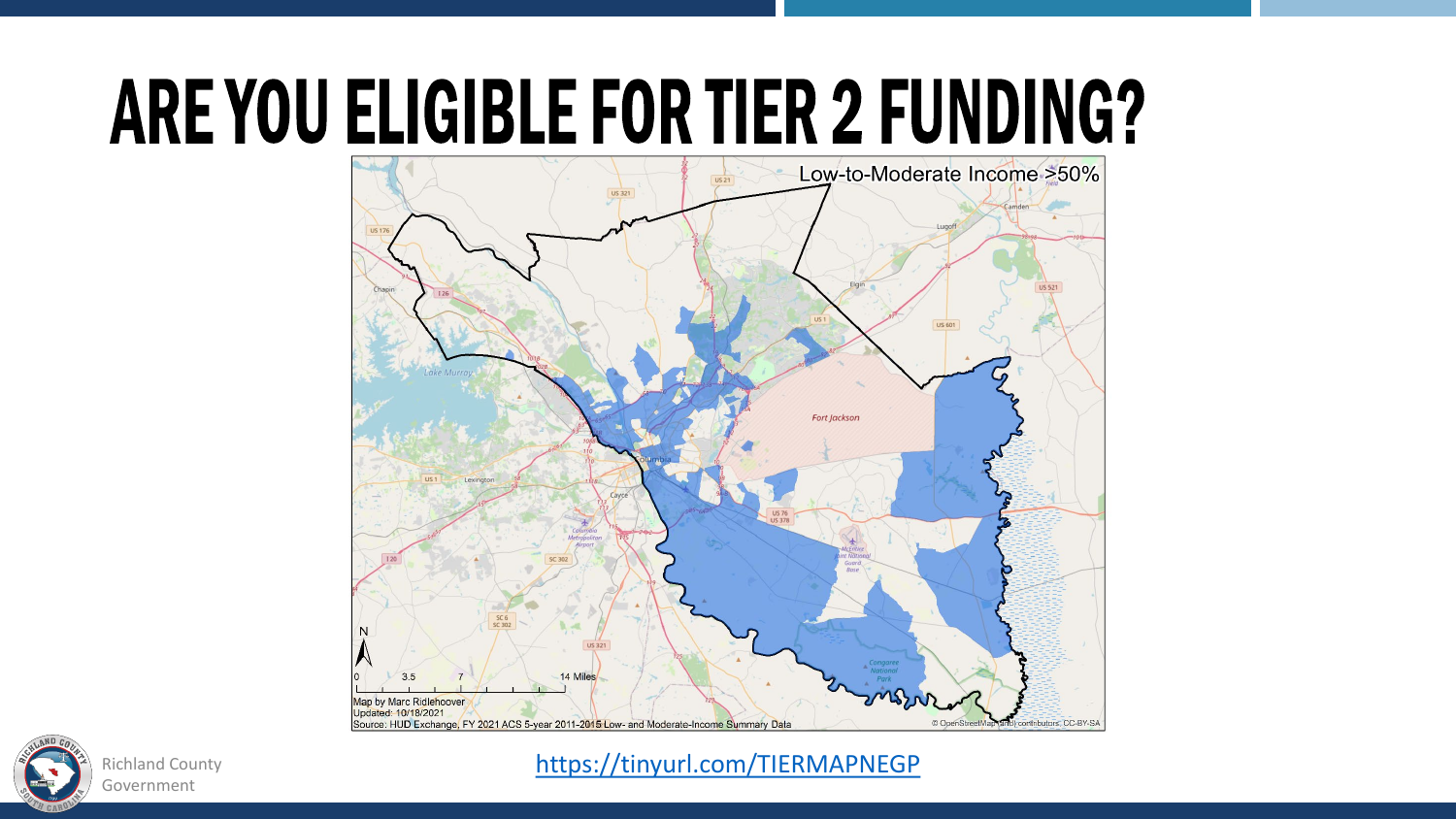#### ELIGIBLE PROJECTS

- Neighborhood Beautification *Projects that improve the overall aesthetic of the neighborhood*
	- Clean ups
	- Bush/flower planting
	- Placemaking markers/monuments
- Community Engagement *Projects that bring the community together*
	- Membership drive
	- Newsletters & websites
	- Back to school drive
- Safety & Health *Projects that improve the safety and health of everyone in the neighborhood*
	- Surveillance cameras
	- Emergency preparedness giveaway
	- Traffic calming
- Leisure *Projects that are just for fun*
	- National Night Out
	- Block Party
	- Little Free Library

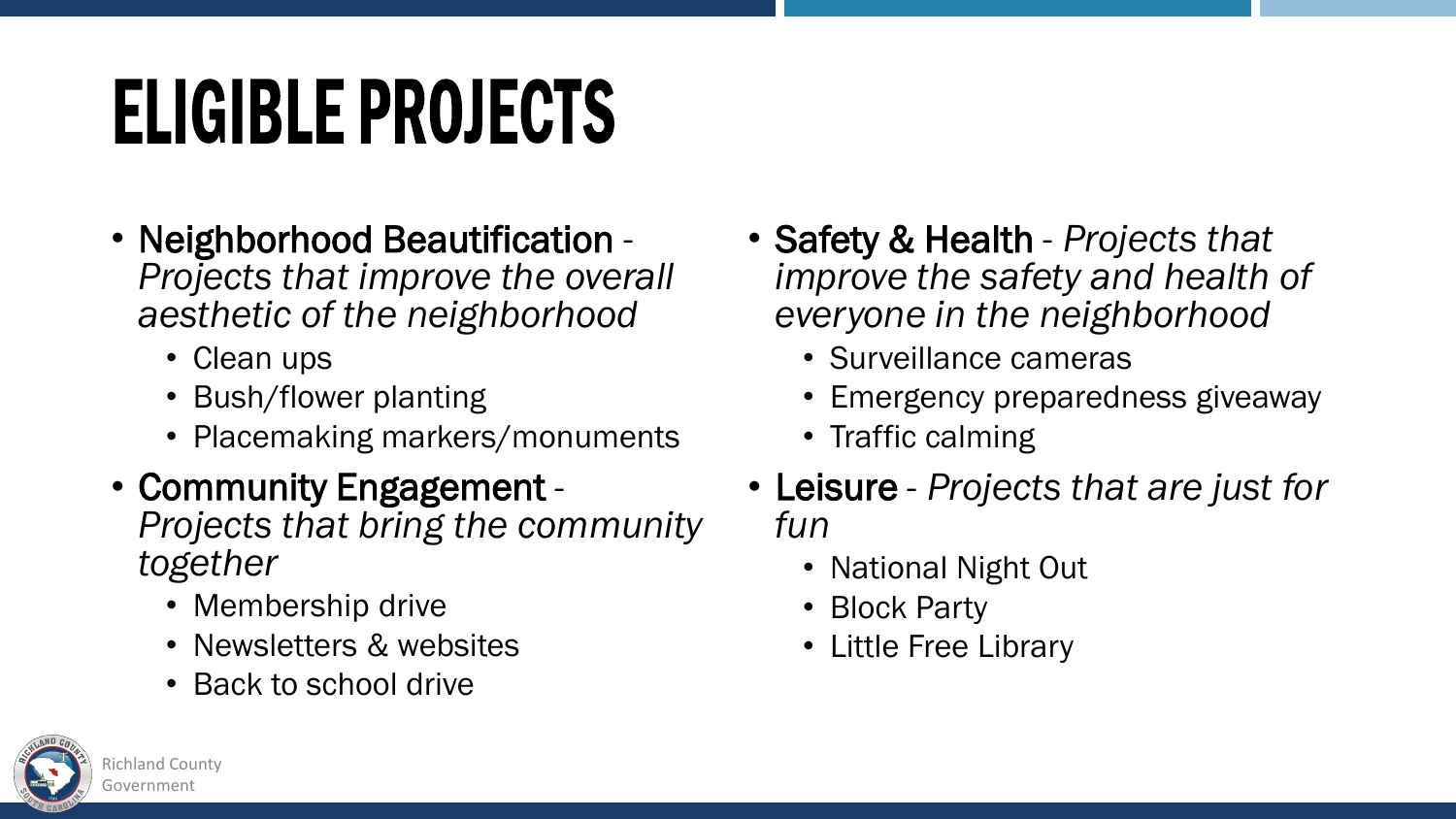#### **INELIGIBLE PROJECTS**

- Major infrastructure improvements (*i.e. sidewalk improvements*)
- Property purchases
- Travel and travel expenses
- Personal equipment
- Alcohol, weapons or drugs
- Plants more than 4' tall
- Awards/gift cards/coupons/prizes/raffles
- Consulting, workshop, and speaker fees
- Operating expenses (*rent, utilities, insurance, etc.*)
- Fundraising or scholarships
- Plants more than 4 feet tall at maturity
- Equipment for businesses, schools, or government departments
- Funding towards savings accounts
- City of Columbia property
- Funding towards schools, public agencies, and other non-profits
- Expenses incurred prior to the grant award date
- Personal computers, software, and personal computer supplies
- Salaries/honorariums
- Mailboxes
- Reoccurring maintenance expenses
- Home repairs for personal property

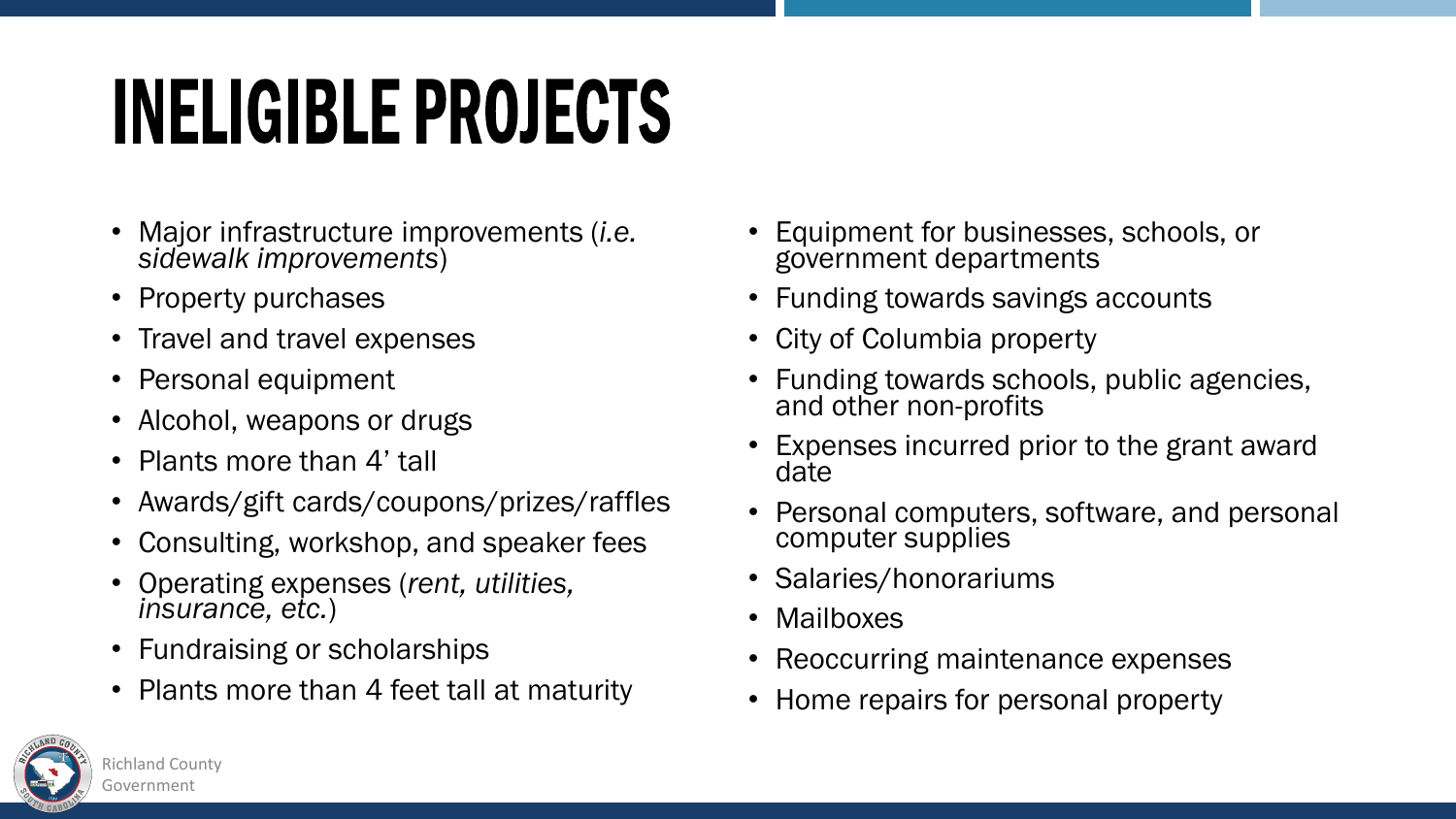### SUCCESSFUL PROJECT EXAMPLES

#### • Maywood Place

- Great community involvement
- Excellent communication with NIP
- Clear project vision
- Provided enrichment resources
- Entertainment
- Appealing flyer



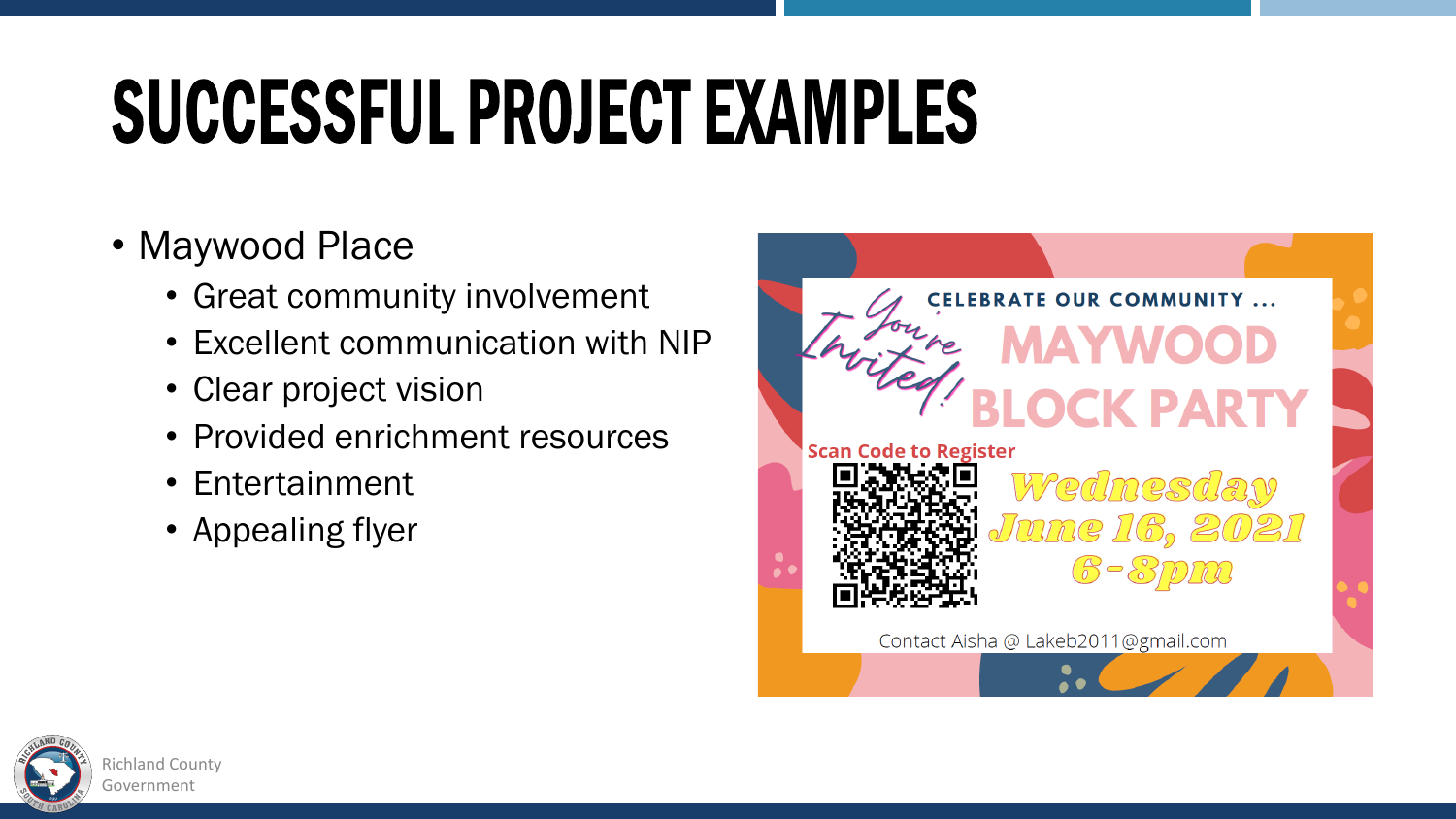#### **APPLICATION OVERVIEW**

Required

- Copy of most recent neighborhood organization's bank statement
- Official vendor quote/estimate for every proposed project expense. All quotes must include vendor letterhead. Quotes must be no more than 30 days old upon application submittal.
- Copy of neighborhood organization's by-laws
- Completed latest version of IRS W-9 Form
- Proof of permissions/permits (if applicable)
- In-Kind donation letter (if applicable)

**Optional** 

- Map of neighborhood boundaries
- Organization meeting minutes\*

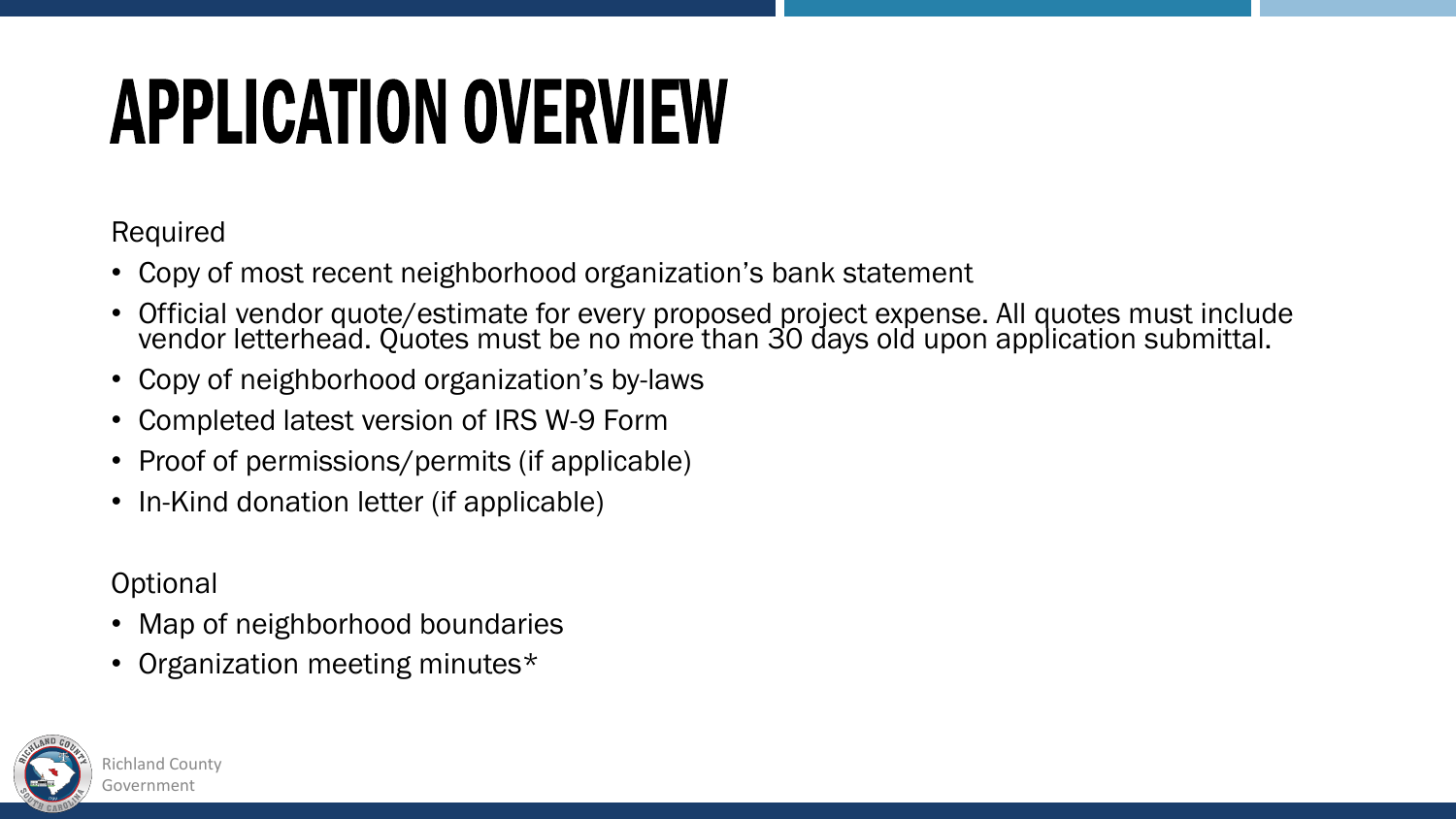### **NEGP PROCESS: APPLICATION PHASE**

- 1. Review Grant Guidelines
- 2. Check if your organization is eligible
- 3. Check if you are eligible for Tier 1 or 2
- 4. Decide on projects
- 5. Check if projects are eligible
- 6. Determine project dates
- 7. Determine project budget
- 8. Acquire any necessary permissions/permits
- 9. Fill out application form
- 10.Double-check application for accuracy
- 11.Keep a copy of your application for reference
- 12.Submit application
- 13.Wait for response from NIP

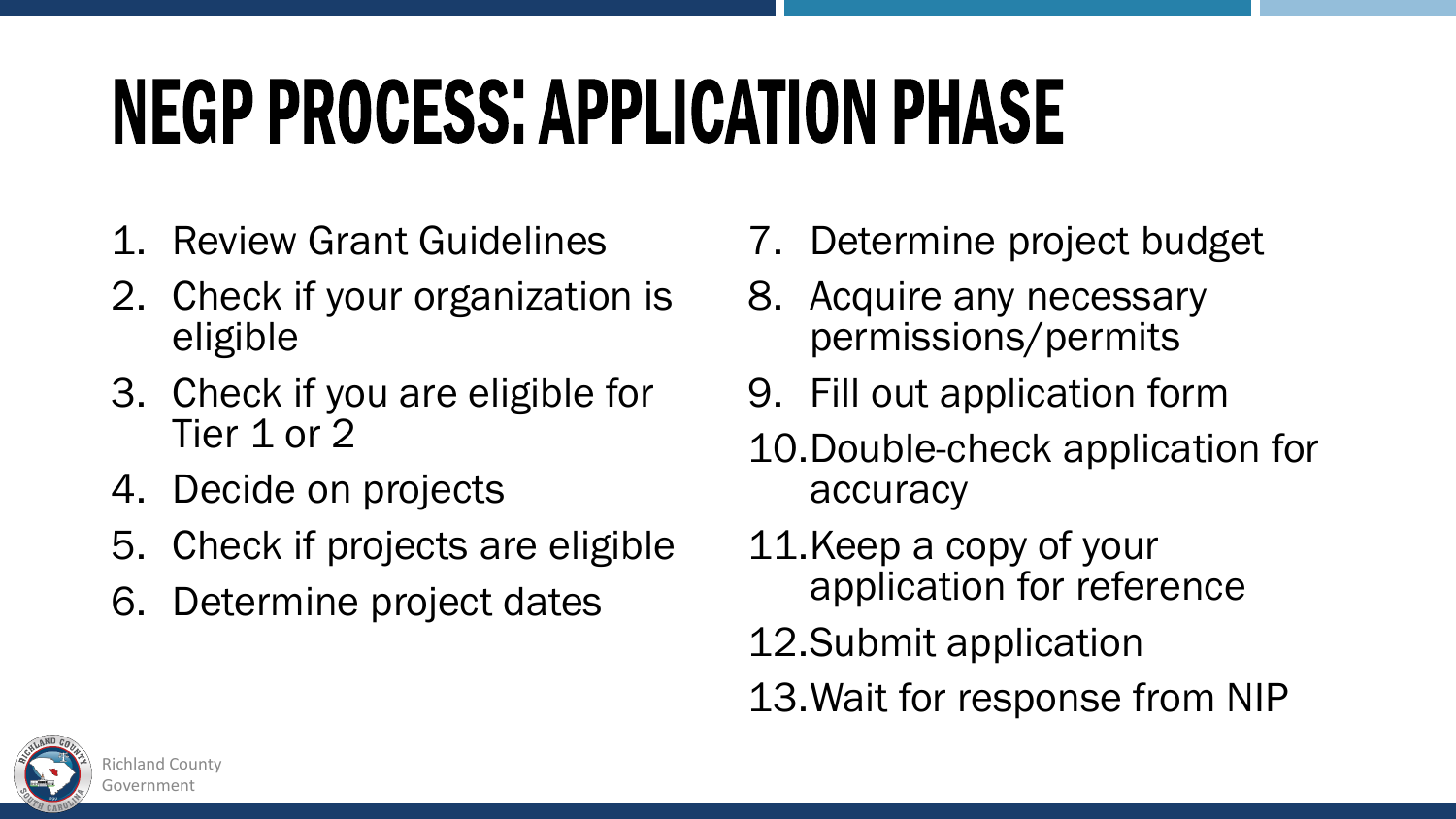### **APPLICATION SCORING**

- Applications are evaluated by NIP staff on a 100-point scale
- Applications must achieve a score of at least 60 to be considered for approval

| <b>Scoring Criteria</b>            |                                                                          | <b>Points</b> |
|------------------------------------|--------------------------------------------------------------------------|---------------|
| <b>Project Prerequisites</b>       | Is the project eligible?                                                 | Yes/no        |
|                                    | Applicant received necessary permissions and/or permits                  | Yes/no        |
| Project Impact and Need            | Does the project provide a substantial and lasting neighborhood benefit? | Up to 10      |
|                                    | Is this a Tier 2 Neighborhood? (Yes/No)                                  | 10            |
|                                    | How well does the project address a recognized problem or identified     | Up to $10$    |
|                                    | need?                                                                    |               |
| <b>Budget Accuracy</b>             | Detail and reasonableness of budget                                      | Up to 10      |
|                                    | Bonus points for collaborating with local businesses (Yes/No)            | 10            |
| Participation and<br>collaboration | Planning & implementation show evidence of broad-based neighborhood      | Up to 10      |
|                                    | participation                                                            |               |
|                                    | Bonus points for including collaboration(s), with local non-profits or   | 10            |
|                                    | government agencies (Yes/No)                                             |               |
| Preparation                        | Clarity and realism of project                                           | Up to 10      |
|                                    | Explanation of how the project can be maintained or continued            | Up to $10$    |
|                                    | Proof of neighborhood wide discussion and preparation in regards to the  | Up to $10$    |
|                                    | project                                                                  |               |

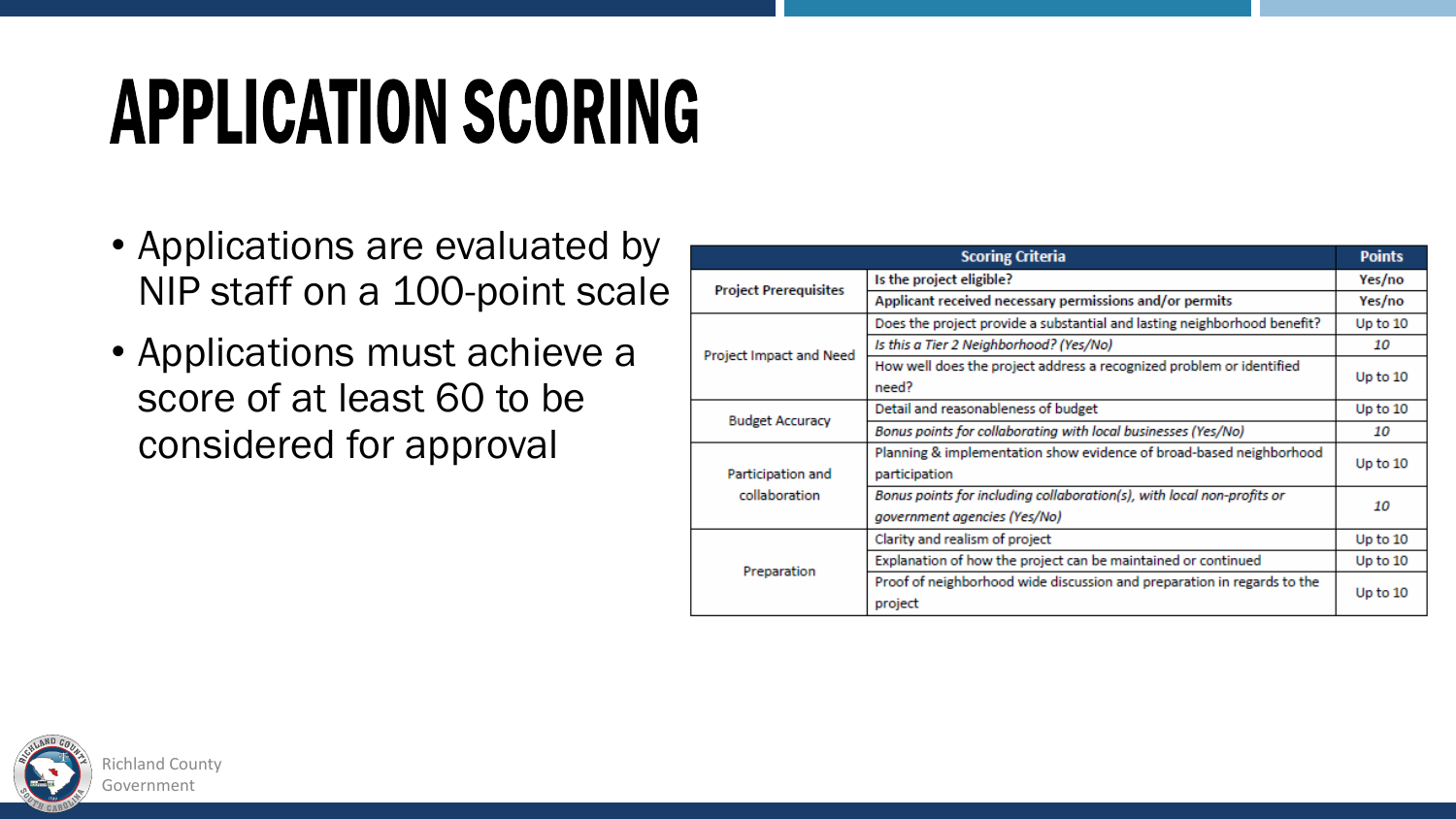### **NEGP PROCESS: AWARD PHASE**

- 1. Quick Application Check
- 2. Staff Review Committee
- 3. Council Review
- 4. Receive your Award Packet or Denial Letter
- 5. Sign and Submit Grant Agreement & Check Request form
- 6. Pick up check



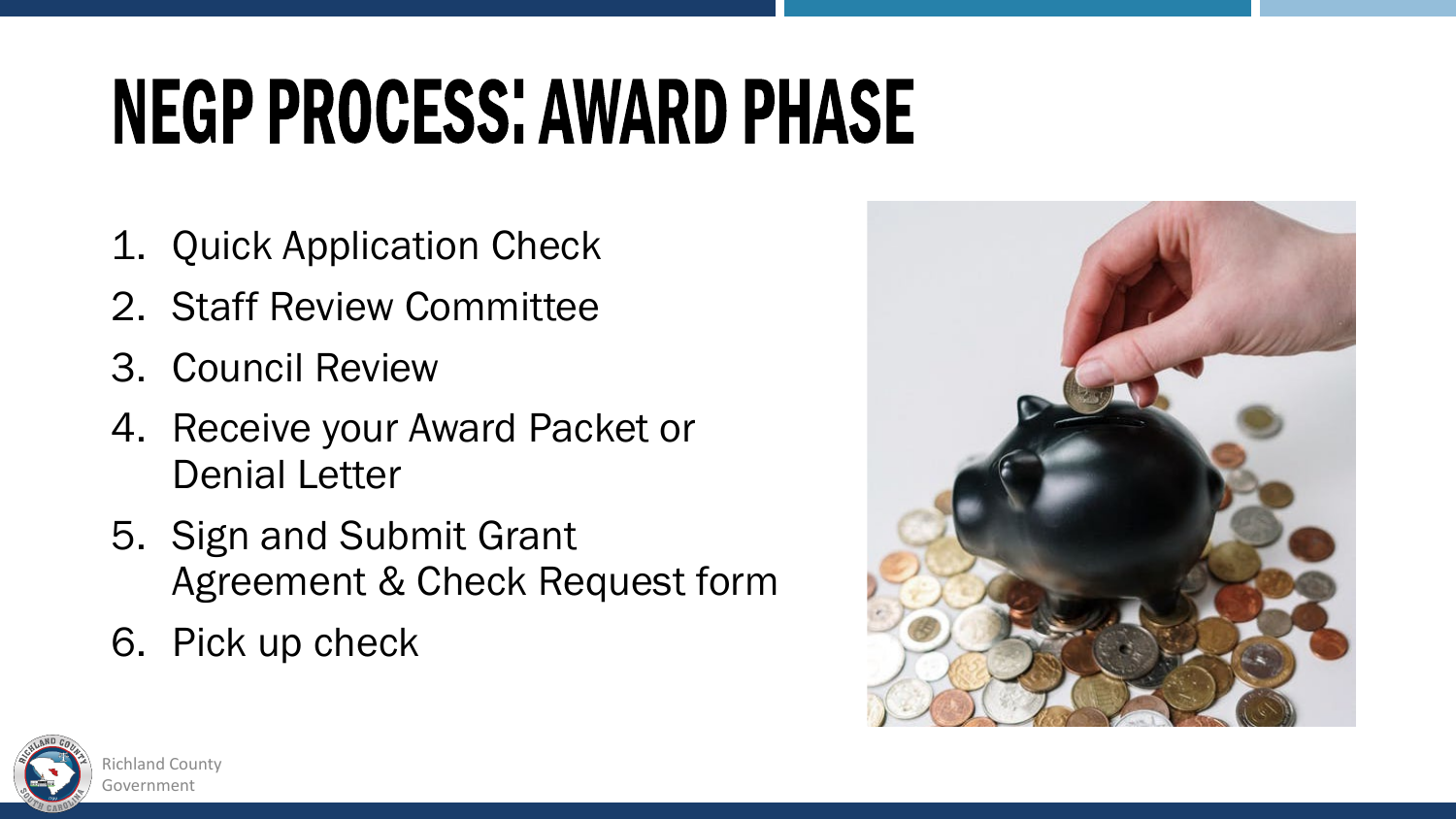## NEGP PROCESS: CLOSEOUT

- 1. Implement your project(s)
- 2. Spend grant funds on eligible expenses
- 3. Prepare and submit Grant Closeout Report
	- **Expenditure Form**
	- 2. Receipts
	- 3. Project proof (i.e. pictures, flyers, sign in sheets)
	- 4. Volunteer Hours Form (if applicable)
	- 5. Post-implementation Review (optional)



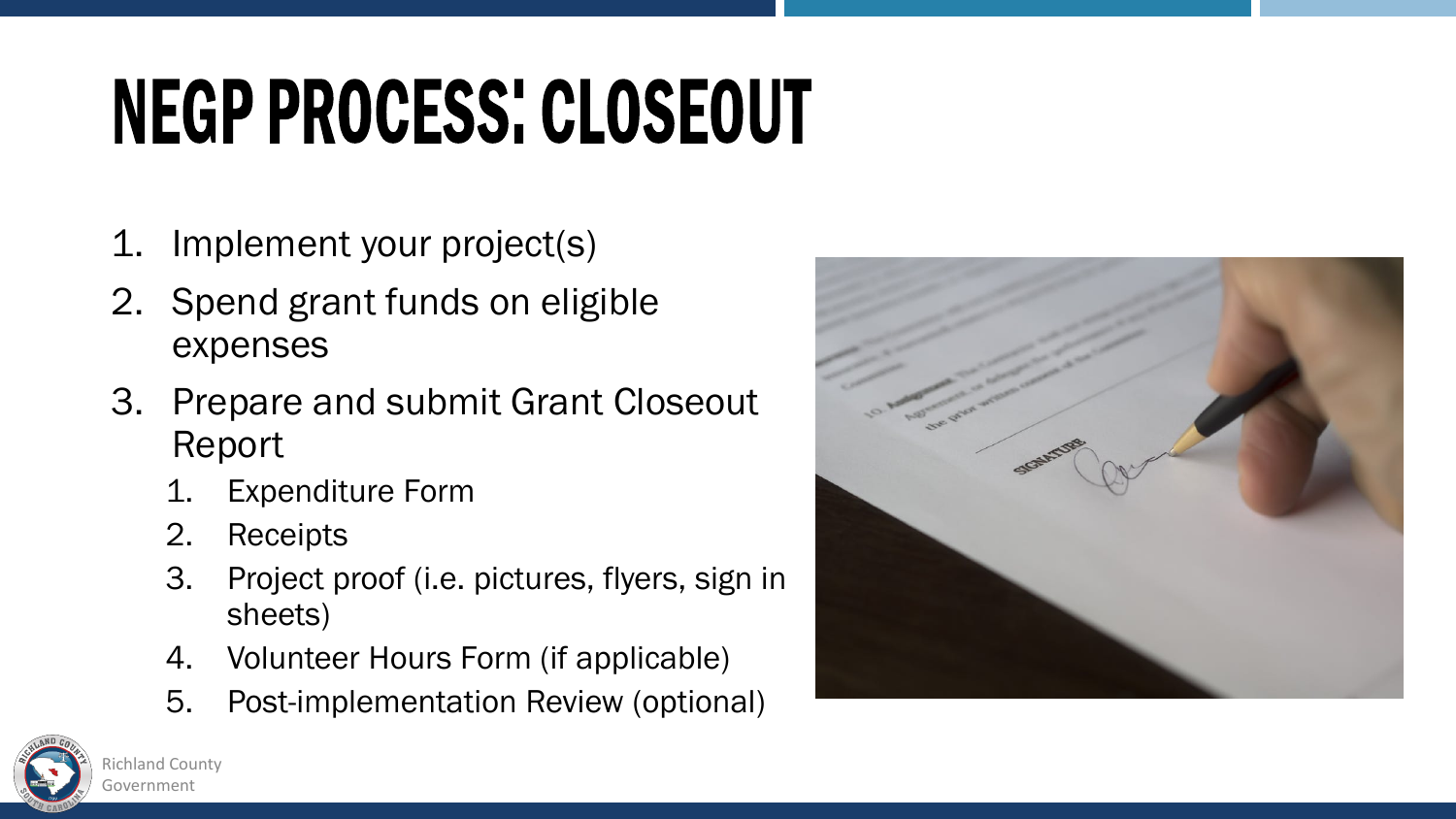#### **SPECIAL SCENARIOS**

- Grantee is awarded but did not request the check
	- Grantee must submit a Termination of Grant letter
- Grantee is awarded and did not cash the check
	- Grantee must submit a Termination of Grant letter and return the check to NIP Staff.
- Grantee is awarded and did cash the check
	- Grantee must submit a Termination of Grant letter and return all awarded grant funds to NIP Staff via check. Check must be made to Richland County Finance Department.
- Grantee is awarded, cashed the check, and spent partial award funds
	- Grantee must submit a Termination of Grant letter and return remaining awarded grant funds to NIP Staff via check. Check must be made to Richland County Finance Department. Grant closeout Report is still required and must be submitted.

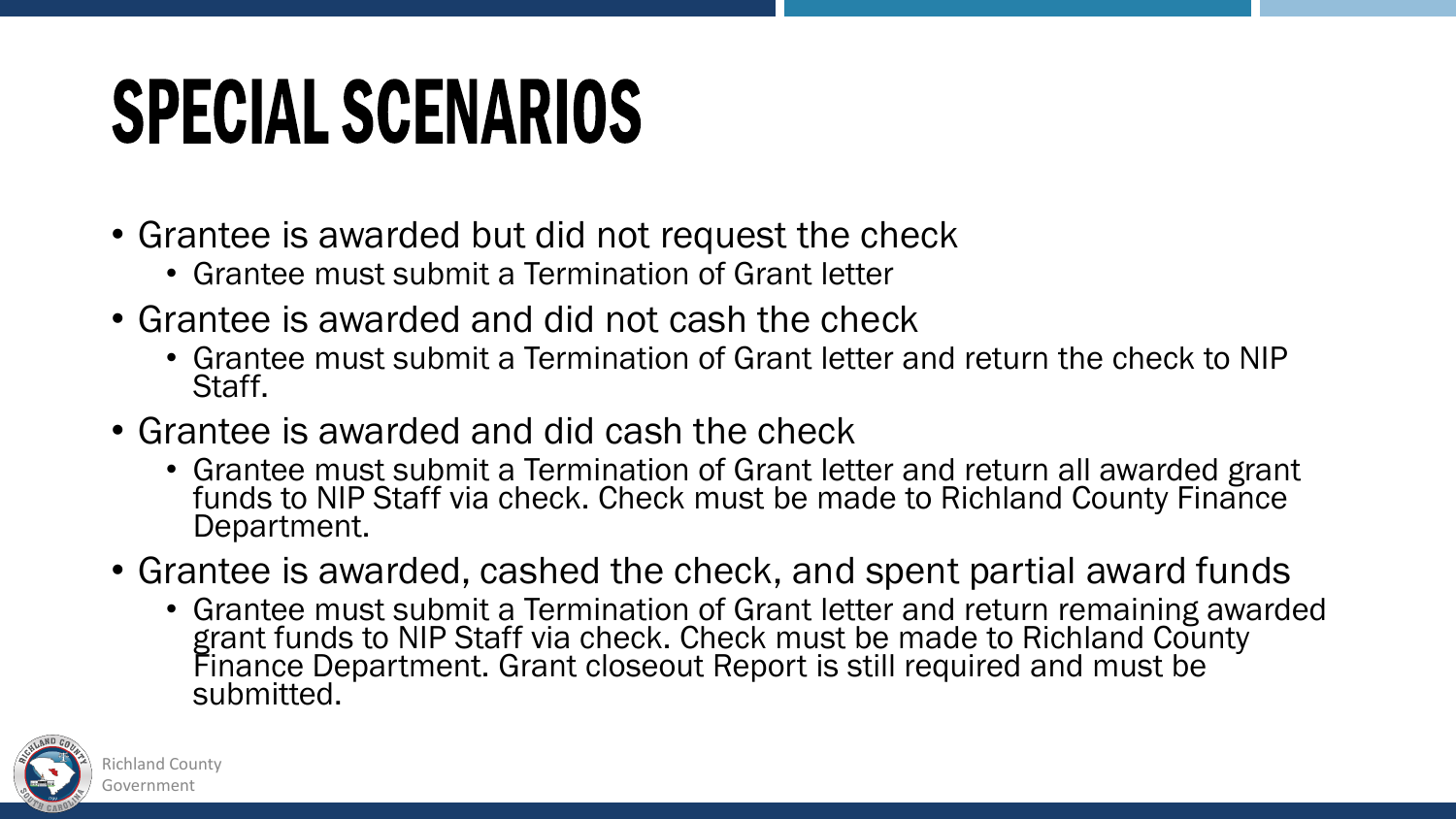#### **GRANT DELINQUENCY!**

- If the Grantee has used NEGP funds on ineligible expenses, they must refund the amount spent on said expenses to Richland County Finance via check.
- If the Grantee has broken rules as outlined in the NEGP Guidelines, the grantee's organization will be unable to apply for funding in the future. Certain situations can allow the organization to receive funding again.

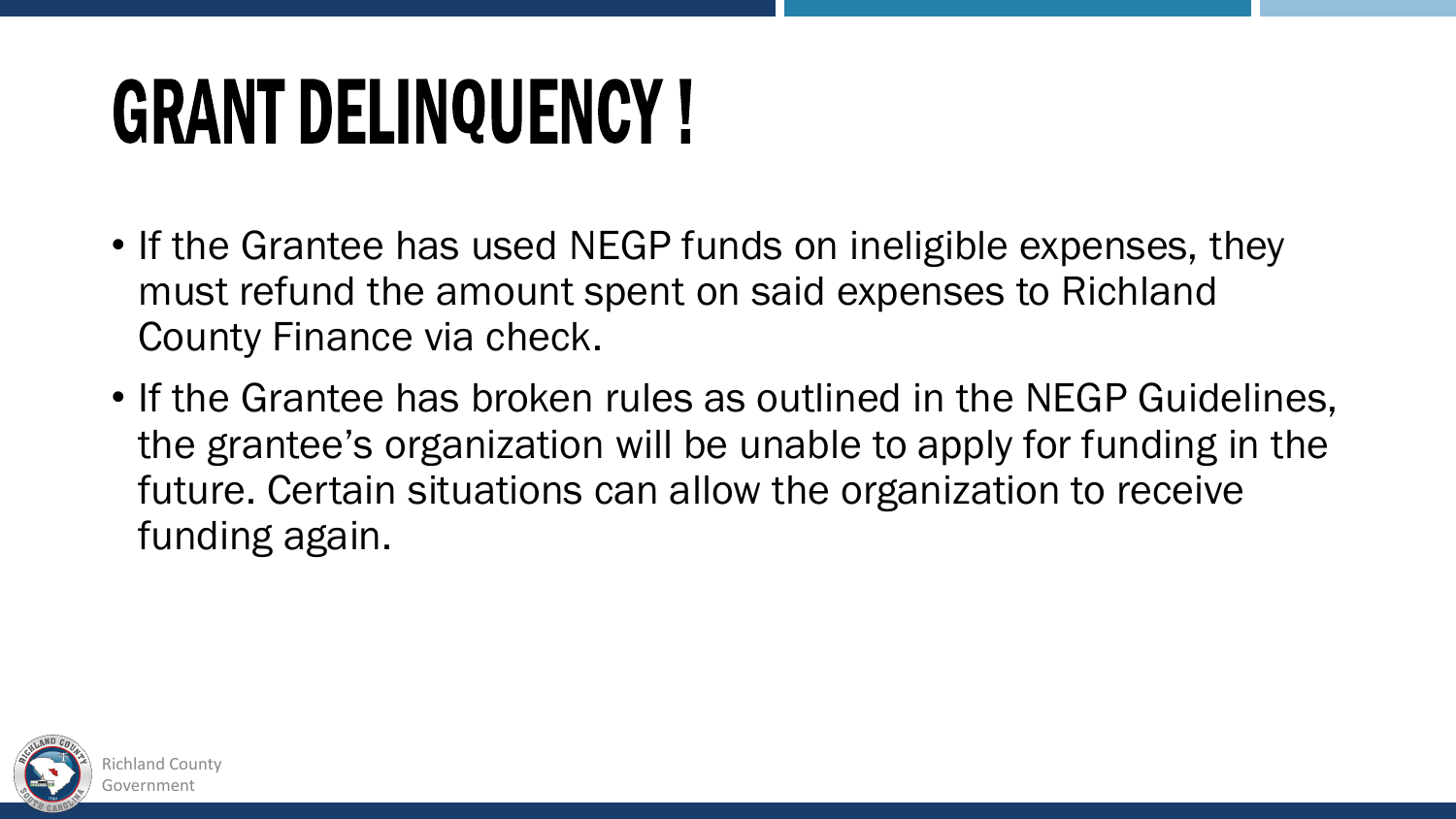#### **TIMELINE**

- Grant opening announcement: November, 2021
- Application submittal period: December  $1<sup>st</sup>$ , 2021 February 6<sup>th</sup>, 2022
- Review Committee: Mid February 2022
- Council Decision: Spring/Summer 2022
- Award/Denial Notice: July 2022
- Request a check: July  $1<sup>st</sup>$ , 2022 September  $1<sup>st</sup>$ , 2022
- Grant Closeout Report Deadline: June 30<sup>th</sup>, 2023
- (if necessary) return unspent funds by: June 30<sup>th</sup>, 2023

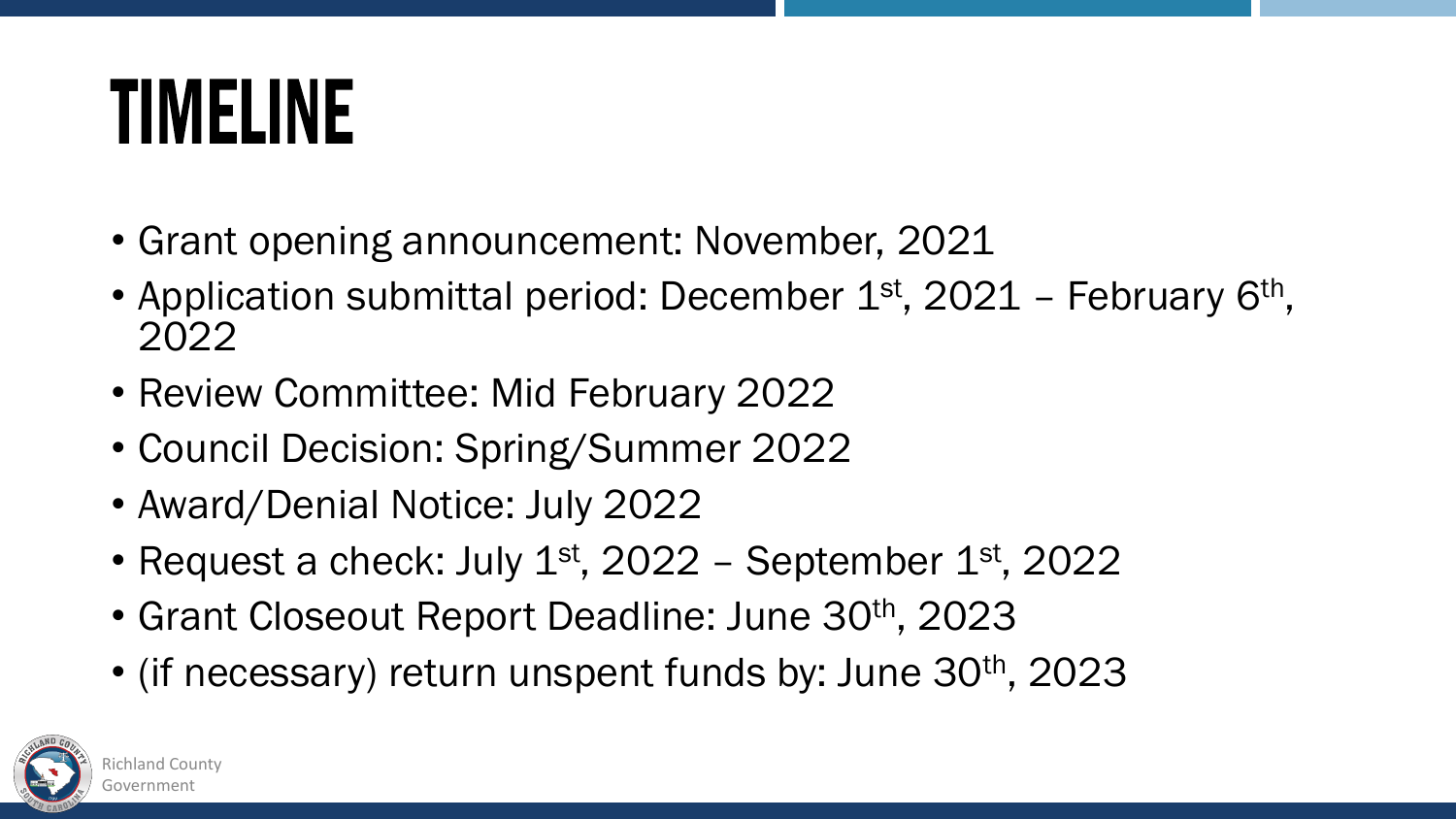#### **NIP CONTACT INFO**

Email: [NIP@richlandcountysc.gov](mailto:NIP@richlandcountysc.gov) Phone: 803-576-2190 Fax: 803-576-2182

Neighborhood Improvement Program Staff Essence Holmes, Neighborhood Planner Christopher 'Marc' Ridlehoover, Neighborhood Planner Cheryl Johnson, Neighborhood Coordinator Brian Crooks, Planning Services Manager